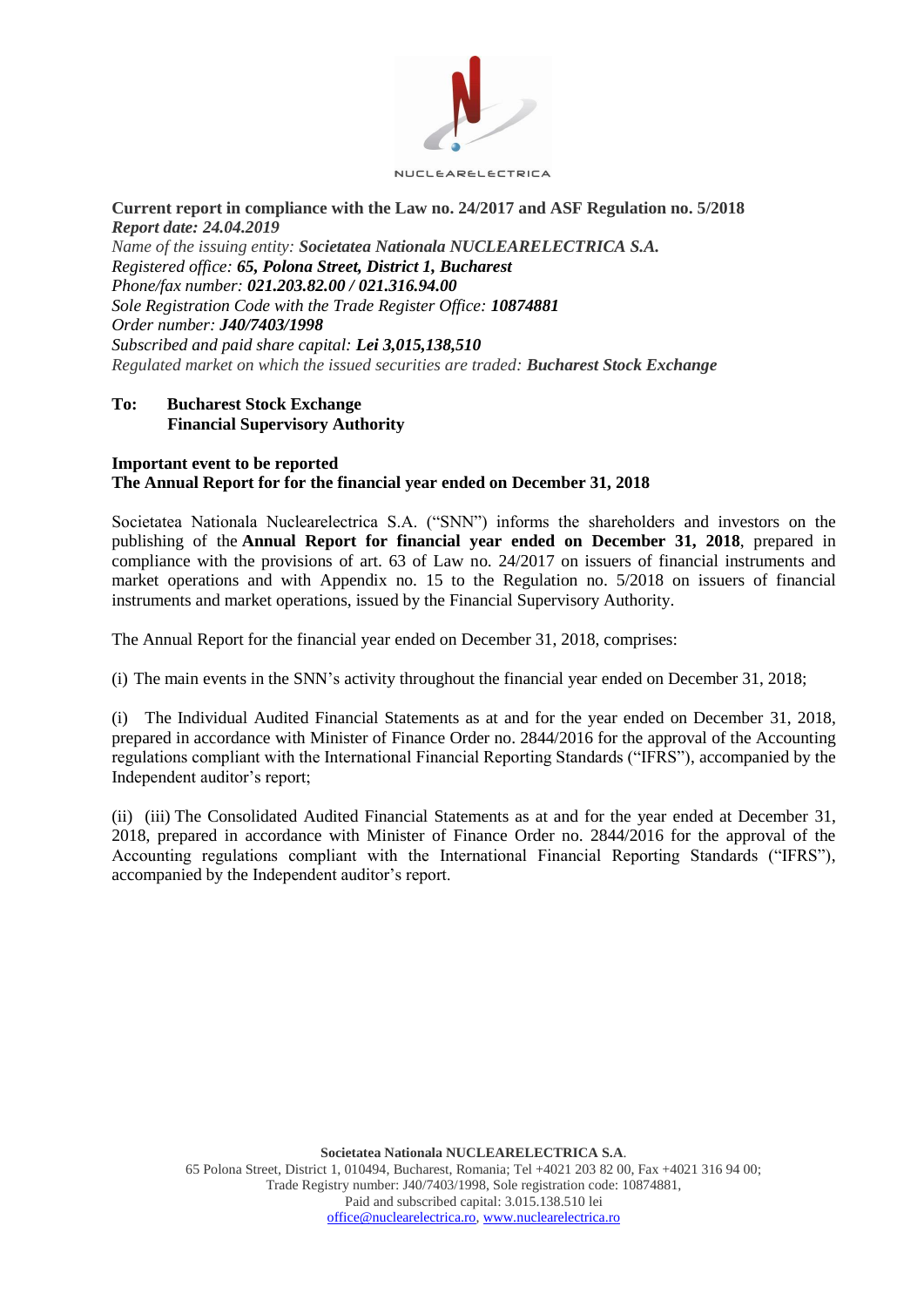### **The main financial results**

In anul 2018, SNN obtained a net profit of de **410,611 thousand lei, 33.9% larger than in 2017**. The main results are presented below and are excerpted from the Individual Audited Financial Statement as at and for the financial year ended on December 31, 2018:

| <b>Indicator</b><br>[thousand RON]                         | 2018<br>(audited) | 2017<br>(audited, retreated) | <b>Variation</b> |
|------------------------------------------------------------|-------------------|------------------------------|------------------|
| <b>Production (GWh)*</b>                                   | 10,443            | 10,561                       | $(1.1\%)$        |
| Operating income, of which:                                | 2,178,873         | 1,932,901                    | 12.7%            |
| Income from electricity sales**                            | 2,116,992         | 1,884,741                    | 12.3%            |
| Operating expenses, minus depreciation and<br>amortization | (1,089,368)       | (1,009,107)                  | 8.0%             |
| <b>EBITDA</b>                                              | 1,089,505         | 923,794                      | 17.9%            |
| Depreciation and amortization                              | (552, 965)        | (545,800)                    | 1.3%             |
| <b>EBIT</b>                                                | 536,540           | 377,994                      | 41.9%            |
| Net financial result                                       | 36,083            | (18, 449)                    | n/a              |
| Corporate tax expenses, net                                | (162,012)         | (53,002)                     | 205.7%           |
| Net profit                                                 | 410,611           | 306,543                      | 33.9%            |

*\*Electricity produced and delivered by Cernavoda NPP in the National Energy System.*

*\*\*Including revenues from the sale of thermal energy, insignificant in the total revenues.*

The main factors that contributed to the results of 2018 compared to the previous year:

 $\triangleright$  **Operational profit** (EBITDA) increased by 17.9% as compared to the same period of the previous year, mainly following the increase of operational revenues by 12.7%, influenced by the increase by 12.3% of the revenues from the sale of electricity.

 $\triangleright$  In 2018 the Energy Regulation National Authority ("ANRE") no longer set for producers delivery obligations under regulated contracts, by abrogating Order no. 83/2013 on the methodology of setting prices for the electricity sold by the producers based on regulated contracts and electricity quantities from the regulated contracts concluded by the producers with last-instance suppliers, after completing the schedule for gradually removing regulated fees.

 The **operating income** increased by 12.7%, influenced by the 12.9% increase in the weighted average price of the electricity sold in 2018 as compared to the weighted average price in 2017, within the terms of the sale of a total quantity of electricity over the period January 1 - December 31, 2018 similar to the total quantity sold over the period January 1 - December 31, 2017 (only 0.6% decrease). In 2018, SNN did not sell energy on the regulated market (5.7% in 2017), the entire quantity of electricity being sold on the competitive market of bilateral contracts and on the spot market. As compared to the same period of the previous year, the quantity of electricity sold on the competition market of bilateral contracts increased by 17%, and benefited from an increase of the average sale price on this market by 20% (price without Tg), while the electricity quantity sold on the spot market (PZU and PI) decreased by 33%, whereas an average sale price on this market lower by 9% (price without Tg) was registered.

 The **operating expenses** increased by 8% over the period January 1 - December 31, 2018, as compared to the same period of the year of 2017. This evolution is primarily determined by the increase in personnel expenses by 19.7% over the period January 1 - December 31, 2018, as compared to the same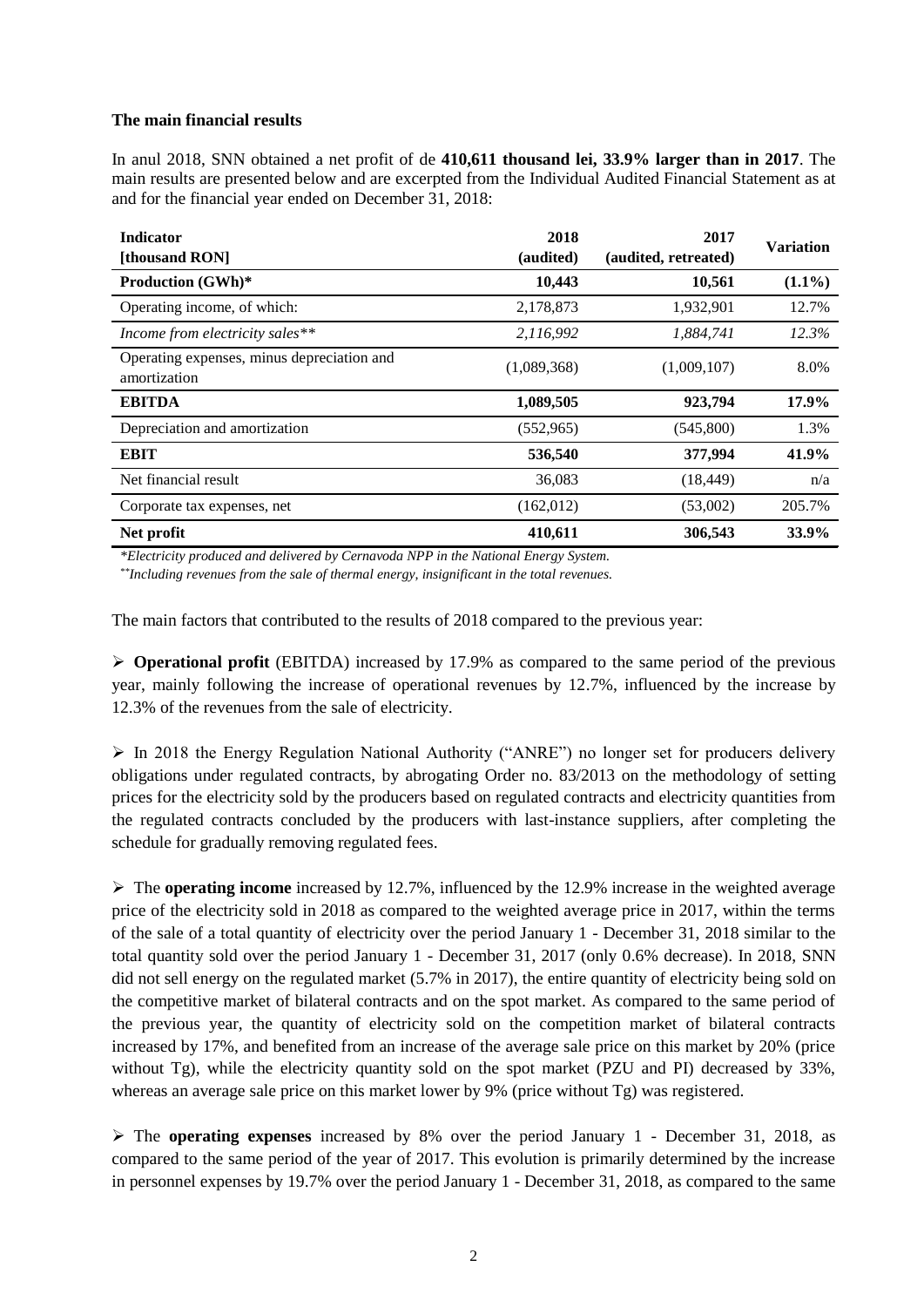period of 2017, as a result of the approved wages increase guaranteed by Income and Expenses Buget for 2018 approved. The increase is also determined by the increase of the expenses on the electric power purchased for the compensation of the negative imbalances registered in the period and by the purchase of electricity in the second quarter of 2018 for deliveries in the same period related to the portfolio of ongoing contracts in the planned outage period, partially compensated by the decrease of the other expenses that make up the operating expenses.

 **Net currency exchange differences** positively influenced the net result, so in 2018, net financial revenues were recorded, while in the same period of the previous year net financial expenses were recorded. The main currencies to which there are exposures are EUR, CAD and USD.

 The increase in **corporate tax expense** diminishes the positive influences of the other items, as a result of the increase in the taxable profit calculated for the financial year 2018 as compared to the one calculated for the financial year 2017, as well as the calculation and registration of the tax on the additional dividends granted in 2018.

| Sales by types                                                                                      | <b>Quantities</b><br>in MWh | $%$ of<br>total<br>sales | <b>Average price</b><br>[Ron/MWh<br>with Tg<br>included] | <b>Revenues from</b><br>sales<br>[Ron] |
|-----------------------------------------------------------------------------------------------------|-----------------------------|--------------------------|----------------------------------------------------------|----------------------------------------|
| Sales on the competitive market (bilateral<br>contracts and PZU and PI contracts), out of<br>which: | 10,642,623                  | 99.7%                    | 198.99                                                   | 2,117,821,215                          |
| - Contract sales PCCB - LE, PCCB - NC,<br>PCSU and supply contracts                                 | 9,048,774                   | 84.8%                    | 200.67                                                   | 1,815,847,897                          |
| - PZU and PI sales                                                                                  | 1,593,849                   | 14.9%                    | 189.46                                                   | 301,973,318                            |
| PE positive imbalances <sup>*</sup> )                                                               | 33.556                      | $0.3\%$                  | 174.49                                                   | 5,855,256                              |
| Total sales over the period January 1 -<br><b>December 31, 2018</b>                                 | 10,676,179                  | 100%                     | 198.92                                                   | 2,123,676,471                          |

# **Energy sales and market 2018**

*\* NB: RON 425,399 of the value presented represents redistributed revenues resulted from the balancing of the system, based on the application of NARE Order no. 51/2016, NARE Order no. 76/2017 and NARE Order no. 31/2018.*

The electricity quantity sold based on contracts, on the spot market (PZU and PI) and on PE is 10,676,179 MWh, 0.9% more than the sales program, of 10,581,220 MWh (sized on the production estimate, without estimating unplanned outages) and 0.64% more than the electricity quantity sold in 2017.

The revenues obtained from the electricity market related to electricity deliveries in 2018 are RON 2,123,676,471 (out of which RON 425,399 account for redistributed revenues resulted from balancing the system, based on the application of ANRE Order no. 51/2016, ANRE Order no. 76/2017 and ANRE Order no. 31/2018), 3.9% higher than the budget revenues for 2018, and 12.06% higher than the same period of the previous year.

The average weighted sale price, for the electricity quantities sold (without PE), result in 2018, is 198.99 lei/MWh (including  $T_g$ ). For comparison, the weighted average price of all the transactions performed on the markets on which SNN operated in 2018 (PCCB - LE, PCCB - NC, PCSU and PZU), calculated based on the values published by OPCOM in the monthly market reports, is 205.85 lei/MWh. In 2017 the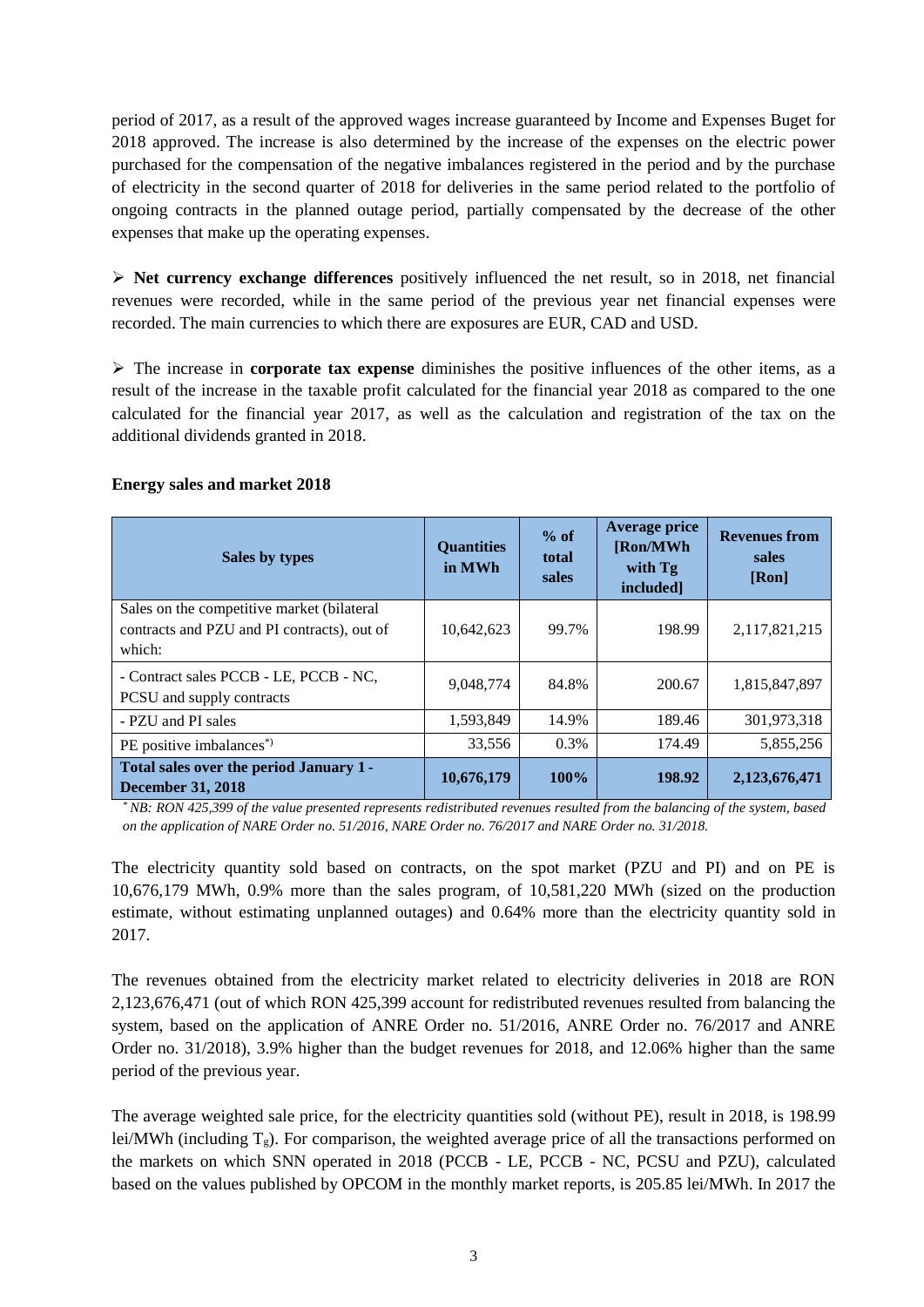average weighted sale price, for the energy quantities sold (without PE) was 176.37 lei/MWh (including  $T_g$ ).

The sold electricity quantities on the competitive market (bilateral contracts) represented in 2018 a percentage rate of 84.8% out of the total volume of the sold energy. The average sale price on bilateral contracts in 2018 was 200.67 RON/MWh (with included  $T_g$ ), recording an increase of 19.6% as compared to the average price recorded in 2017, of 167.78 RON/MWh (with included  $T_g$ ); given the fact that the values of the electric power input transport fee in the  $T_g$  network were the following: RON 1.34/ MWh for the period January 1<sup>st</sup>, 2017 - June 30<sup>th</sup>, 2017 according to ANRE Order no. 27/June 22, 2016; 1.05 RON/MWh for the period July 1<sup>st</sup>, 2017 - June  $30<sup>th</sup>$ , 2018 according to ANRE Order no. 48/June 22, 2017 and 1.18 RON/MWh for the period July  $1<sup>st</sup>$ , 2018 - September 30<sup>th</sup>, 2018 according to ANRE Order no. 108 /June 20, 2018.

On the spot market (PZU and PI), in 2018, a quantity of electricity representing 14.9% of the total sales volume was sold, compared to the percentage share of 22.2% recorded over the same period of 2017. The energy average selling price on the spot market (PZU and PI) achieved by SNN in 2018 was 189.46 lei/MWh (with  $T_g$  included), compared to 208.32 lei/MWh (with  $T_g$  included) recorded during the same period of 2017.

# **2018 Investment program**

The total value of SNN's investment program for 2018 was 244,867 thousand lei (excluding the component allocated to the debt service for long-term loans), approved by the Decision no. 3/02.03.2018 of the Ordinary General Meeting of Shareholders of SNN.

The comparative situation of the investment achievements (value and percentage) for the period 1 January - 31 December 2018 compared to the comparative period of 2017 is presented in the table below:

| Year | <b>Investment program</b><br>[thousand lei] | <b>Performed</b><br>$(01.01 - 31.12)$<br>[thousand lei] | Degree of completion<br>$(01.01 - 31.12)$<br>$($ %) |
|------|---------------------------------------------|---------------------------------------------------------|-----------------------------------------------------|
| 2018 | 244,867                                     | 139,699                                                 | 57.1%                                               |
| 2017 | 231,593                                     | 92.751                                                  | 40.0%                                               |

As in previous years, Nuclearelectrica S.A. has structured its investment development program on objectives defined in relation to the needs of the production branches (CNE Cernavoda and FCN Pitesti), so as to achieve the highest possible utilization of the production capacity (EAF Energy Availability Factor) the nuclear safety rules and the long-term maintenance of the level of excellence in the operation of the plant. At the same time, the development program aims to respond to the need to modernize/refurbish systems, for both economical reasons (specific consumption reductions, improvement of some parameters characteristic of the processes served, with a positive impact on efficiency) and juridical nature, improvements in nuclear safety, environmental protection and occupational safety, which are imperative requirements coming from regulatory authorities in the field.

The SNN's investment program for 2018 was value-added taking into account the ongoing contractual commitments, estimates of the investment objectives to be achieved in the next year, including amounts allocated to investment projects for which certain performance is expected Requirements beyond SNN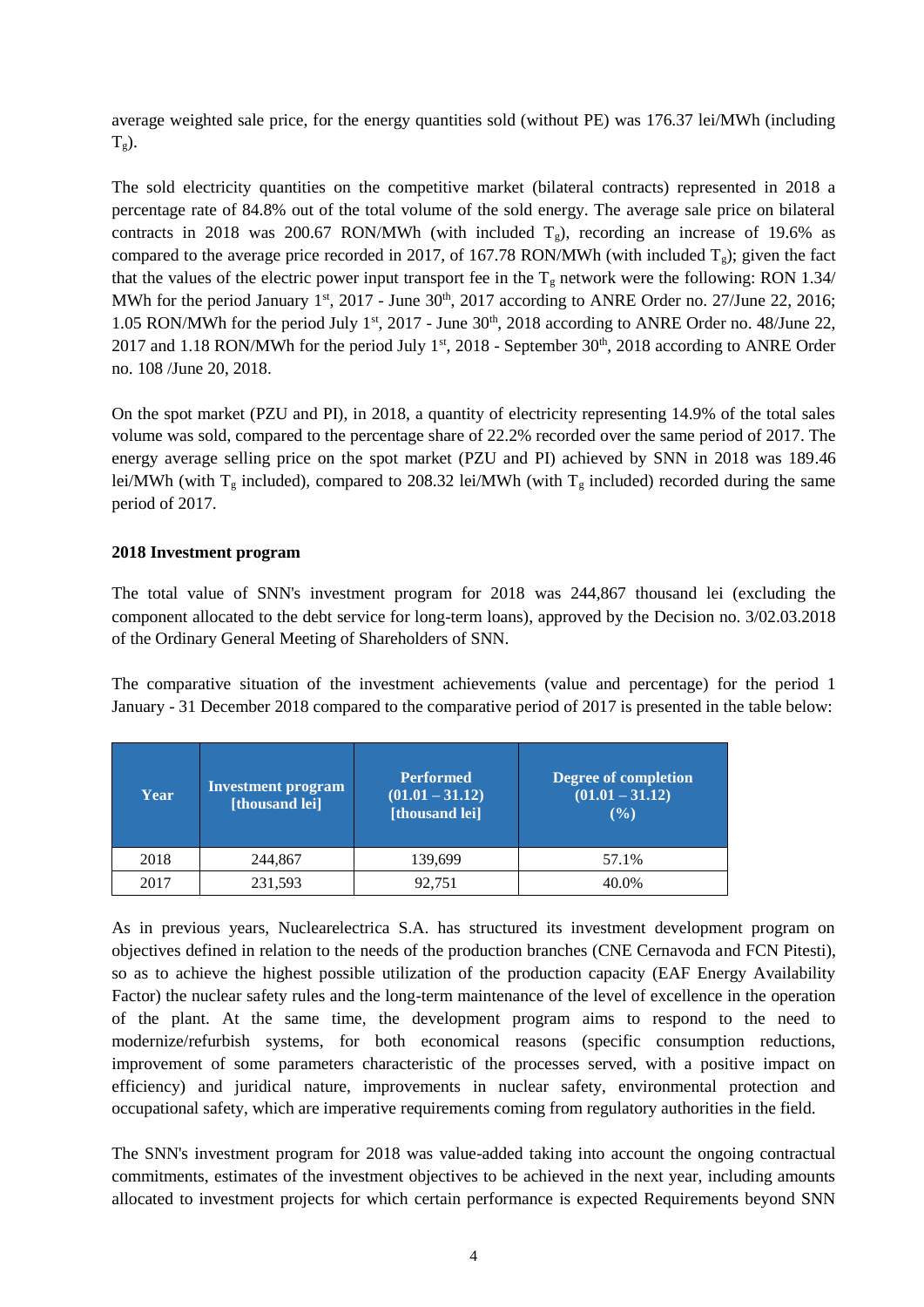control (eg prior regulatory authority approvals, legal deadlines for completion of public procurement procedures including appeals, obtaining necessary approvals from SNN corporate bodies, etc.) to allow implementation of these projects with approved budget values.

Among the important investment projects budgeted in the 2018 investment program we mention:

- **"Intermediate Fuel Storage Facility - DICA (including SICA Unit 2)"**: budgeted 14,147 thousand MDL - the value achieved on December 31, 2018 is 60.8%. During the year 2018, construction works were completed and the completion of the works for the DICA Module 9 and the physical protection works related to Module 8 were completed. For Modules 10 and 11 type Macstor 200, the building authorization was obtained, being construction works started.

- **"Modernization and extension Physical protection system"**: budgeted 16,600 thousand lei - the performance value at December, 31 2018 is 49.3%. Delays were recorded in the contract chart mainly due to the delay in obtaining prior authorizations and the revision of the economic estimates. Physical protection works priority 2, stage 1 of completing the physical protection system of Cernavoda NPP are in progress. The value not made in 2018 will be set in the 2019 budget.

- **"Improving the Cernavada NPP response and the nuclear safety functions in case of events outside the design bases following the nuclear accident at the Fukushima 1 nuclear power plant, Japan''**: budgeted 26,241 thousand lei - the achievement value at December 31, 2018 is of 33.3%. Within the objective of changing the destination of the existing constructions on Unit 5 site, the technical and economic documentation for the design activities was completed and the additional 5 to the contract was signed after the completion of the project and the approval of the economic documentation by the Cernavoda NPP. This process has accumulated delays due to the length of the iterative process of consulting the design documentation.

- **"Expanding the lifetime of Unit 1 by rewinding the reactor and refurbishing the main systems (studies)"**: budgeted 10,373 thousand lei - the achievement value at December 31, 2018 is 23.9%. SNN joined the Candu Owners Group (COG) under the Integrated Material Surveillance Program (IMSP) to acquire the data needed to conduct fuel channel studies. Expenditure incurred until December 31, 2018 is largely the cost of joining SNN to the COG program, and in the course of 2019, the report will be received with the results of the analyzes. The delays were determined by the necessity of re-calibrating the strategy and the initial technical requirements, which were based on the budget value dimensioning, with the market realities (market consultation process, implementation of the changes in the procurement specifications, iterative process with ANAP regarding the qualification criteria potential suppliers and rating factors.

- **"Planting of NPP property and relocation of buildings necessary for the good functioning of Seiru Deposits on the territory of Cernavoda NPP":** budgeted 4,624 thousand lei - the performance value at December 31, 2018 is 34.1%. The contract was signed in October 2018, the signing process being extended after the revision of the economic estimates.

- **"HESIR Type Horizontal and Vertical Flow Detectors Extraction Equipment"**: budgeted 3,038 thousand lei - the value achieved on December 31, 2018 is 8.3%. The delivery deadline for the equipment was offset from December 2018 at the beginning of 2019. The value not achieved in 2018 will be set in the 2019 budget.